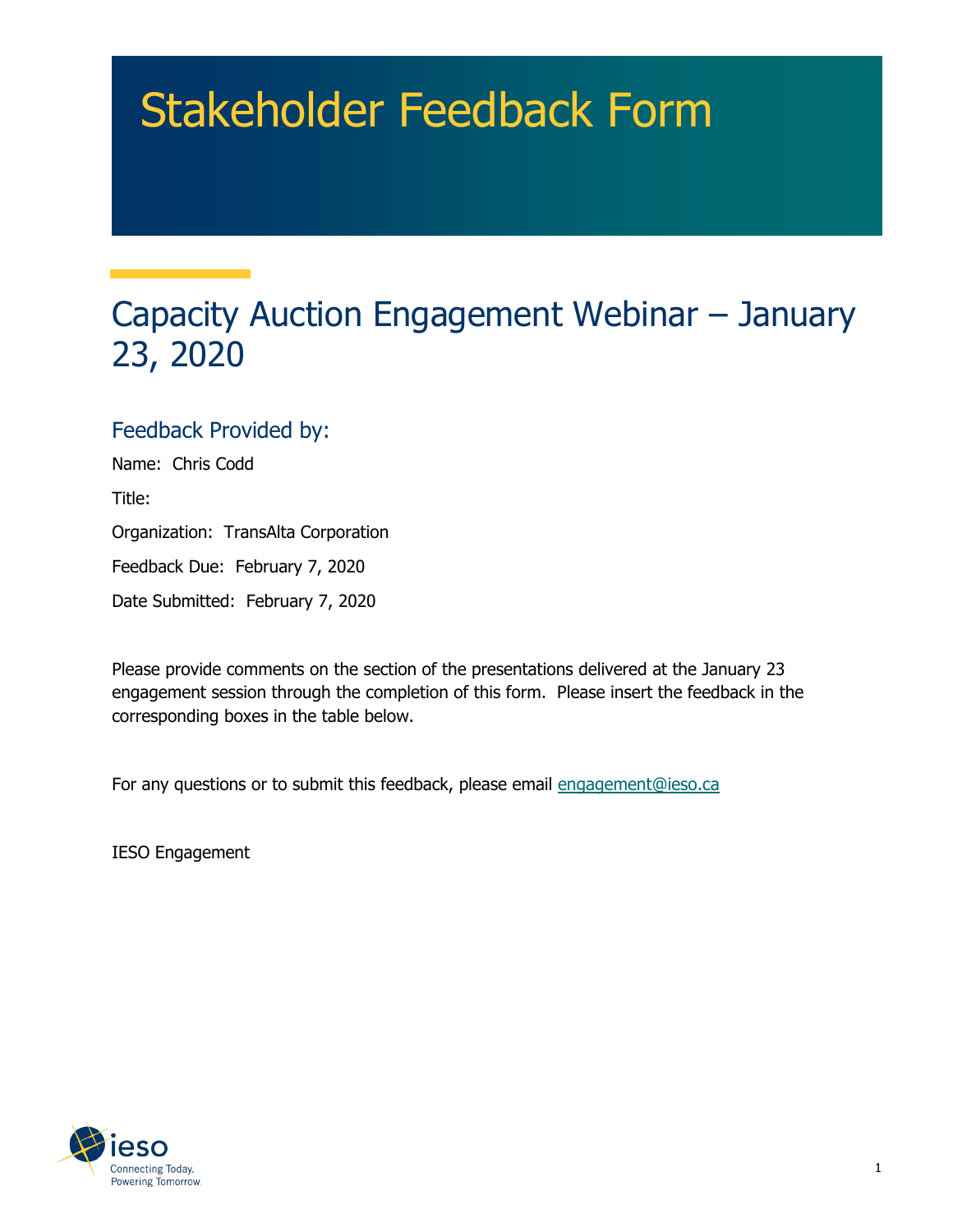## Feedback from the January 23 Capacity Auction webinar: December 2020 Capacity Auction

| <b>Topic</b>                                                            | <b>Feedback</b>                                                                                                                                                                                                                                                                                                                                                                                                                                                                                                                                                                                                                                                                                                                                                                                                 |
|-------------------------------------------------------------------------|-----------------------------------------------------------------------------------------------------------------------------------------------------------------------------------------------------------------------------------------------------------------------------------------------------------------------------------------------------------------------------------------------------------------------------------------------------------------------------------------------------------------------------------------------------------------------------------------------------------------------------------------------------------------------------------------------------------------------------------------------------------------------------------------------------------------|
| <b>Broadening Participation:</b><br>Resource backed Capacity<br>Imports | The stakeholder session on January 23, 2020, set out a<br>requirement for a resource-backed capacity import to respond<br>to a call for capacity that could occur up to 2 hours before<br>the dispatch hour (slide 8). Many resources have lead times<br>longer than 2 hours and could not respond to a call for<br>capacity in that timeframe.                                                                                                                                                                                                                                                                                                                                                                                                                                                                 |
|                                                                         | Capacity Tests for resource-backed imports with a longer<br>lead-time will have a similar issue if the notice for the test is<br>shorter than the facility's lead-time.                                                                                                                                                                                                                                                                                                                                                                                                                                                                                                                                                                                                                                         |
|                                                                         | TransAlta recommends increasing the lead-time for a call or<br>capacity test to match the resource's lead-time for a cold<br>start. This ensures that the IESO is not making a call or a<br>capacity test that violates a facility's start time.                                                                                                                                                                                                                                                                                                                                                                                                                                                                                                                                                                |
|                                                                         | There may be reasons that this proposed approach cannot be<br>implemented. For example, the IESO's systems may not be<br>able to take into account the lead time of a resource-backed<br>capacity import when making a capacity call. The IESO may<br>also see reliability value in requiring the imports to be<br>available sooner even if they are not associated with<br>concurrent performance of the resource backing those<br>imports. As an alternative, TransAlta recommends that the<br>IESO rules allow compliance assessments and charge<br>calculations to recognize that a resource-backed capacity<br>import transaction will not be matched with the backing<br>resource's output in situations where a capacity call or<br>capacity test has a notice shorter than the resource's lead<br>time. |
|                                                                         | TransAlta also recommends that the IESO consider increasing<br>the 200 MW capacity import limit after reviewing the results<br>of the June 2020 auction. There may be significant more<br>interest from importers than anticipated by the IESO and<br>allowing additional imports could benefit ratepayers.                                                                                                                                                                                                                                                                                                                                                                                                                                                                                                     |